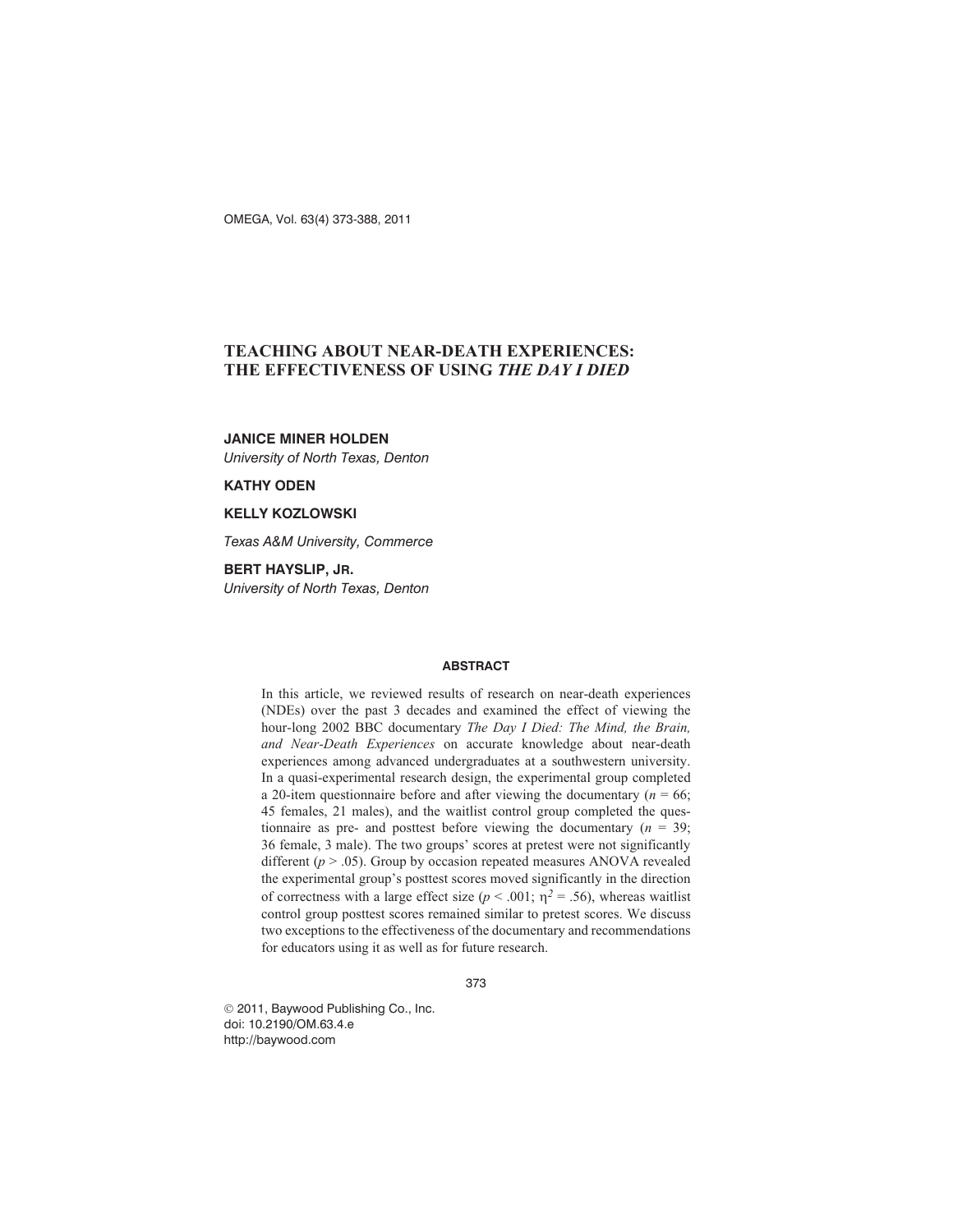In a recent analysis of publications on near-death experiences (NDEs) from the time the field of near-death studies formally began in 1975 through 2005, analysts found that "at least 55 researchers or research teams in North America, Europe, Australia, and Asia published at least 65 research studies involving nearly 3,500 [near-death experiencers (NDErs)] addressing the experience, its aftereffects, or both" (Holden, Greyson, & James, 2009a, p. 7; see, for example, Fenwick & Fenwick, 1995; Ring, 1980, 1984; Ring & Cooper, 1999; Rommer, 2000; Sabom, 1982; Sartori, Badham, & Fenwick, 2006; van Lommel, van Wees, Meyers, & Elfferich, 2001). In the source book of that analysis (Holden, Greyson, & James, 2009b), leading figures in the field of near-death studies provided comprehensive, critical reviews of those research studies with regard to a variety of subtopics pertaining to NDEs. For readers not familiar with the current state of research findings on NDEs, the following section provides a summary of conclusions from Holden et al. (2009b).

#### **SUMMARY OF RESEARCH FINDINGS ON NDEs**

NDEs are "profound psychological events with transcendental and mystical elements, typically occurring to individuals close to death or in situations of intense physical or emotional danger" (Greyson, 2000). Descriptions of NDEs appear consistently in literature throughout history, from ancient Egyptian, Tibetan, Greek, and Christian texts through contemporary publications (Holden et al., 2009a). Due to advances in resuscitation technology, reports of these experiences appear to have increased in the last half century, spawning the field of near-death studies.

Unlike the case with experiencers of other altered states of consciousness in which the experience may feel real while it is occurring but not retrospectively upon returning to normal waking consciousness, NDErs almost always report retrospectively that the experience was as real or more real than normal waking consciousness (Holden et al., 2009a; Zingrone & Alvarado, 2009). NDErs nearly always report a sense of their minds functioning apart from their physical bodies. Although every NDE is unique in its structure and contents, an examination of a number of such experiences reveals a deep structure that the experiences have in common; this structure further differentiates NDEs from experiences of other altered states of consciousness such as hallucinations and dreams. Though the deep structure reveals several components that tend to appear in a particular order, any one NDE may include anywhere from one to all of the components in any order (Zingrone & Alvarado, 2009).

NDEs can be categorized into material and trans-material phases in which, respectively, experiencers perceive phenomena in the material, earthly domain and/or a trans-material, unearthly domain. Experiencers have reported components in only one phase or the other or in both sequentially, intermittently, and/or simultaneously. In the material phase of the experience, NDErs reportedly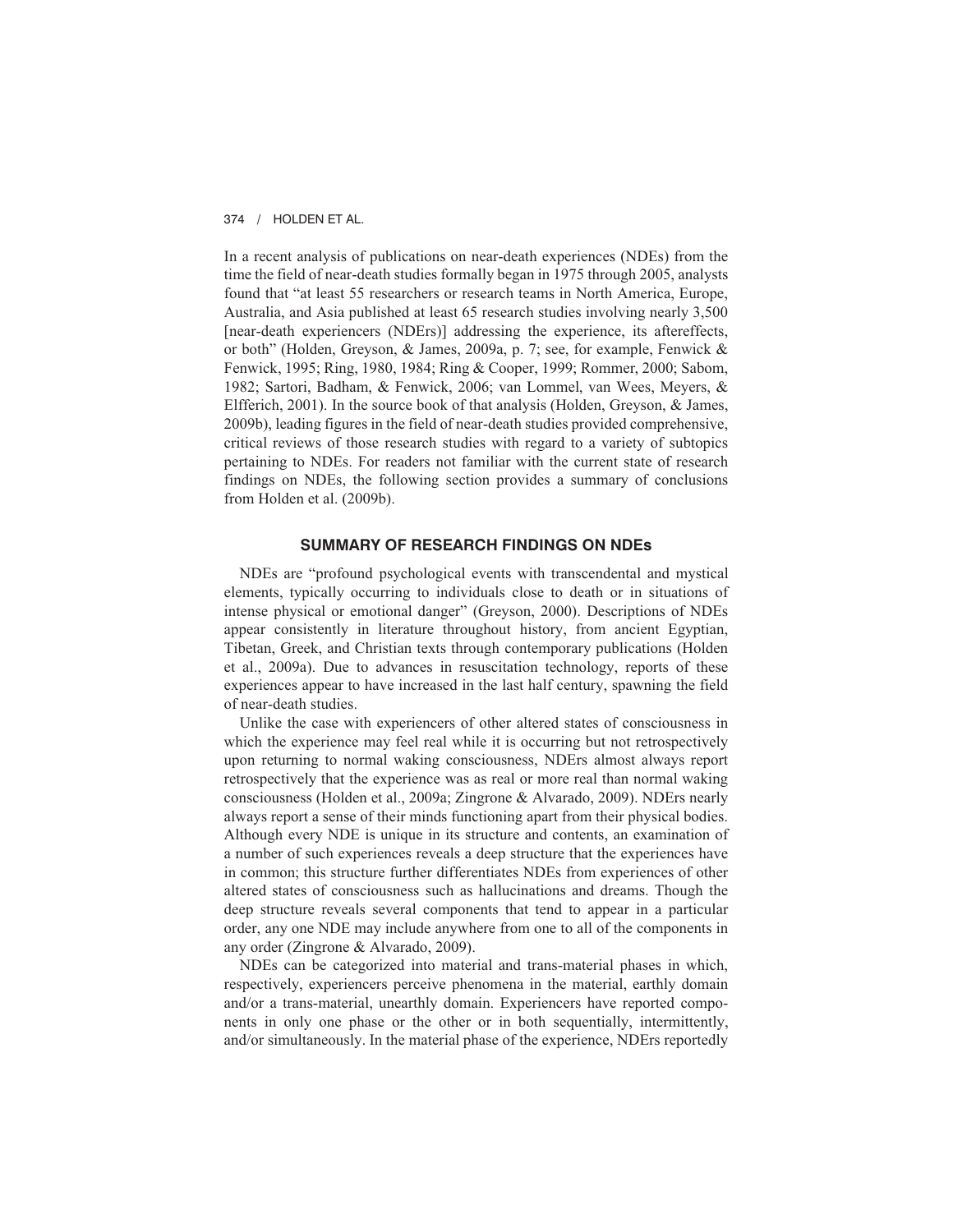perceive material phenomena usually from an elevated position such as the ceiling of a hospital room. In the trans-material phase, phenomena can include scenes of preternatural beauty or places of nondescript emptiness or darkness and can include encounters with deceased loved ones and/or with spiritual entities such as beings of light or identifiable religious figures. NDErs report trans-physical perceptual and mental abilities during the experience, such as exponentially greater clarity and rapidity of thought, the ability to both see and see through walls, and the ability to communicate mind-to-mind with spiritual entities. A minority of NDErs—perhaps 25%—report a life review in which, typically, they instantaneously reviewed and re-experienced every moment of their lives and simultaneously experienced being everyone on the receiving end of their actions. A minority also reports acquiring knowledge of their personal and/or the global future. NDErs often, but not always, report having encountered a boundary beyond which they would be unable to return to earthly existence. NDErs report having returned to their physical bodies either by choice, against their wills, or suddenly with no sense of choice or even forewarning or awareness until they regained normal consciousness. Some NDErs recall a process of re-embodiment, and others do not (Zingrone & Alvardo, 2009). In order from most to least frequently reported, NDE components include: profound peace and calm and presence of unearthly light; perception of the material world, rapid movement through a tunnel or void, and encountering non-material entities; beautiful landscapes and/or darkness; a boundary; and entering an all-knowing and -loving being of light, life review, personal or global scenes of the future, scenes of past lives, and places that are repositories of all knowledge (Holden, 2008; Zingrone & Alvarado, 2009).

The majority of studies of NDEs have been retrospective, yielding an incidence of about 35% of people who survived a close brush with death; a minority of studies have been prospective, yielding an incidence of about 17% (Zingrone & Alvarado, 2009, p. 36). Thus, it appears that approximately one-quarter of survivors report having experienced an NDE, and three-quarters report no memory, during the close brush with death or other extreme condition. Whereas the majority of NDEs are dominated by pleasurable emotions such as profound peace, well-being, safety, and ecstasy, a minority are dominated by distressing emotions such as terror, horror, or guilt (Bush, 2009; Zingrone & Alvarado, 2009). Researchers have not yet clearly established what proportion of NDEs is distressing: in 20 studies, distressing NDE incidence ranged from 0% to 50% of survivors (Bush, 2009). A common estimate has been 10% of reported NDEs, though this figure remains to be refined by further research.

Numerous research studies have established typical NDE aftereffects that range in intensity among NDErs; typically, the greater the number and depth of NDE components, the more intense the aftereffects. The great majority of NDErs report having been profoundly transformed by the experience in ways that persist even in decades-later follow-up (Holden, Long, & MacLurg, 2009;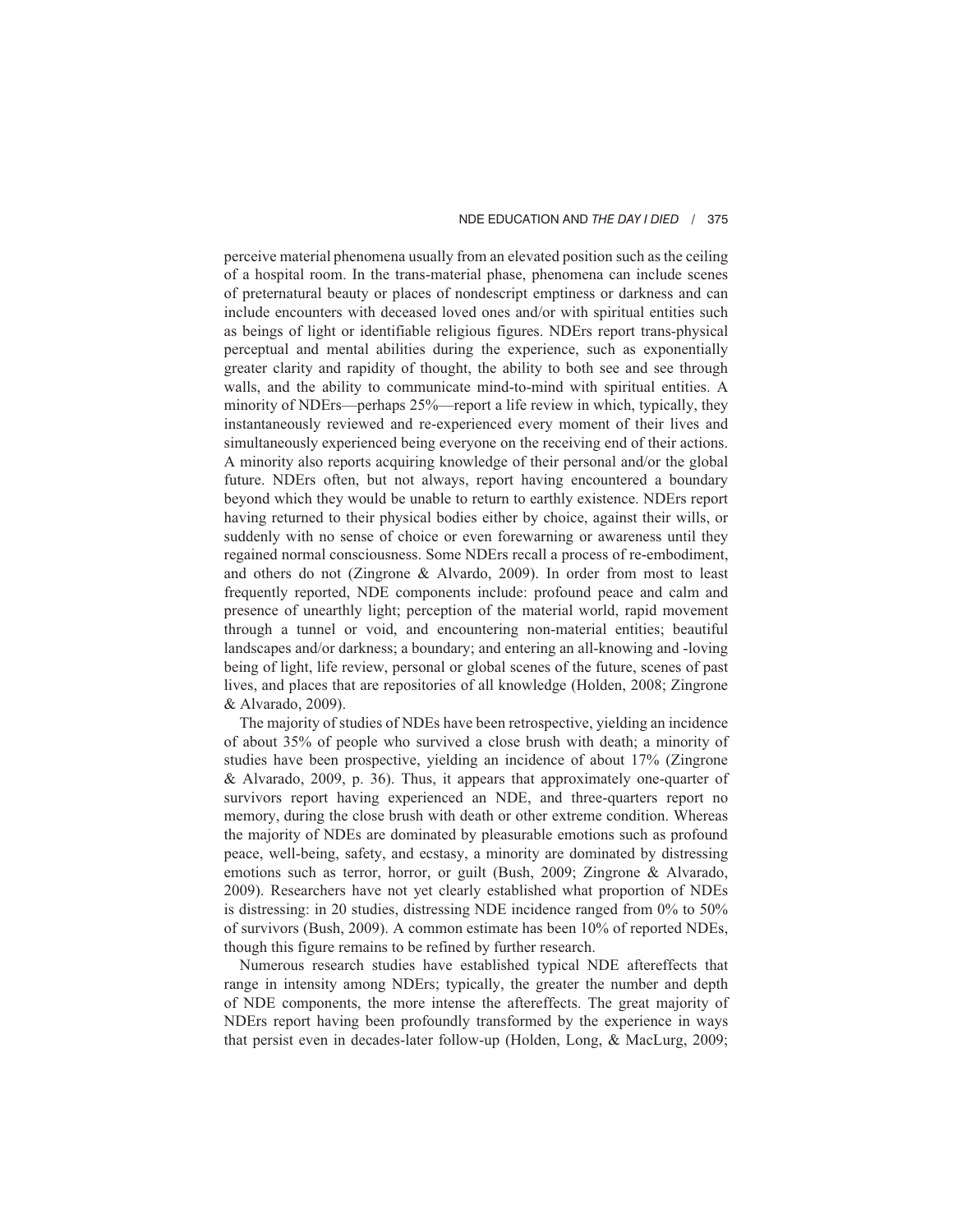Noyes, Fenwick, Holden, & Christian, 2009). Regarding psychological aftereffects, almost all pleasurable NDErs report a complete loss of fear of death, whereas distressing NDErs may report either a temporary or chronic increased fear of death. Both types of NDErs typically report changes in values, including decreased materialism and concern for wealth or fame and increased motivation to be of service, sense of self-worth, and sense of meaning and purpose in life. Spiritual aftereffects include an ongoing sense of connectedness to a transcendent power, deeper spiritual and possibly religious faith, and increased paranormal experiences such as profound empathy, telepathic experiences, and precognition. Physical aftereffects include changed bodily functions such as need for sleep and need to increase particular nutrients or avoid particular foods or chemicals; NDErs also report increased malfunctioning of electrical devices in their vicinities (Nouri & Holden, 2008). Social aftereffects include shifts toward service-oriented careers and relationship distress and dissolution related to the array of biopsychospiritual aftereffects (Noyes et al., 2009).

Regarding characteristics of NDErs, people of both sexes and of all ages, races, socioeconomic statuses, levels of education, religious affiliations/non-affiliation, levels of religiosity, sexual orientations, physical abilities/disabilities, occupations, marital statuses, life histories (prosocial/antisocial), and cultures have reported NDEs (Holden, Long, & MacLurg, 2009). An analysis of non-Western NDEs established some components of the experience to be universal, such as the presence of an otherworldly physical and social environment that includes the presence of deceased and/or spiritual entities; other features, such as the experience of movement through a tunnel or void and the life review, remain to be established as universal (Kellehear, 2009). Scriptures of all the major world religions make reference to NDE features and to valuation of typical NDE aftereffects (Masumian, 2009). United States NDErs reflect the same mental health statuses as the population at large. Though some NDErs evidence increased levels of a few psychological features, such as absorption, it is not yet known whether those increased levels preceded the NDEs or resulted from them. Research also has not revealed differences between people who report pleasurable or distressing NDEs. At this time it is probably most accurate to say that NDEs are an equal-opportunity transpersonal experience: of all people who survive a close brush with death or other extreme physical or psychological circumstance, research has not yet enabled prediction of who will or will not recall an NDE nor, among those who do, whether the experience will be pleasurable or distressing nor what specific components will be present or absent or will occur in what order.

Seeking to understand the nature of NDEs, researchers and scholars have focused on the phenomenon of veridical perception and on explanatory models. In apparently non-physical veridical perception (AVP), NDErs perceive phenomena in the material world during their NDEs that they could not have known from sensory or logical processes yet that are later corroborated as accurate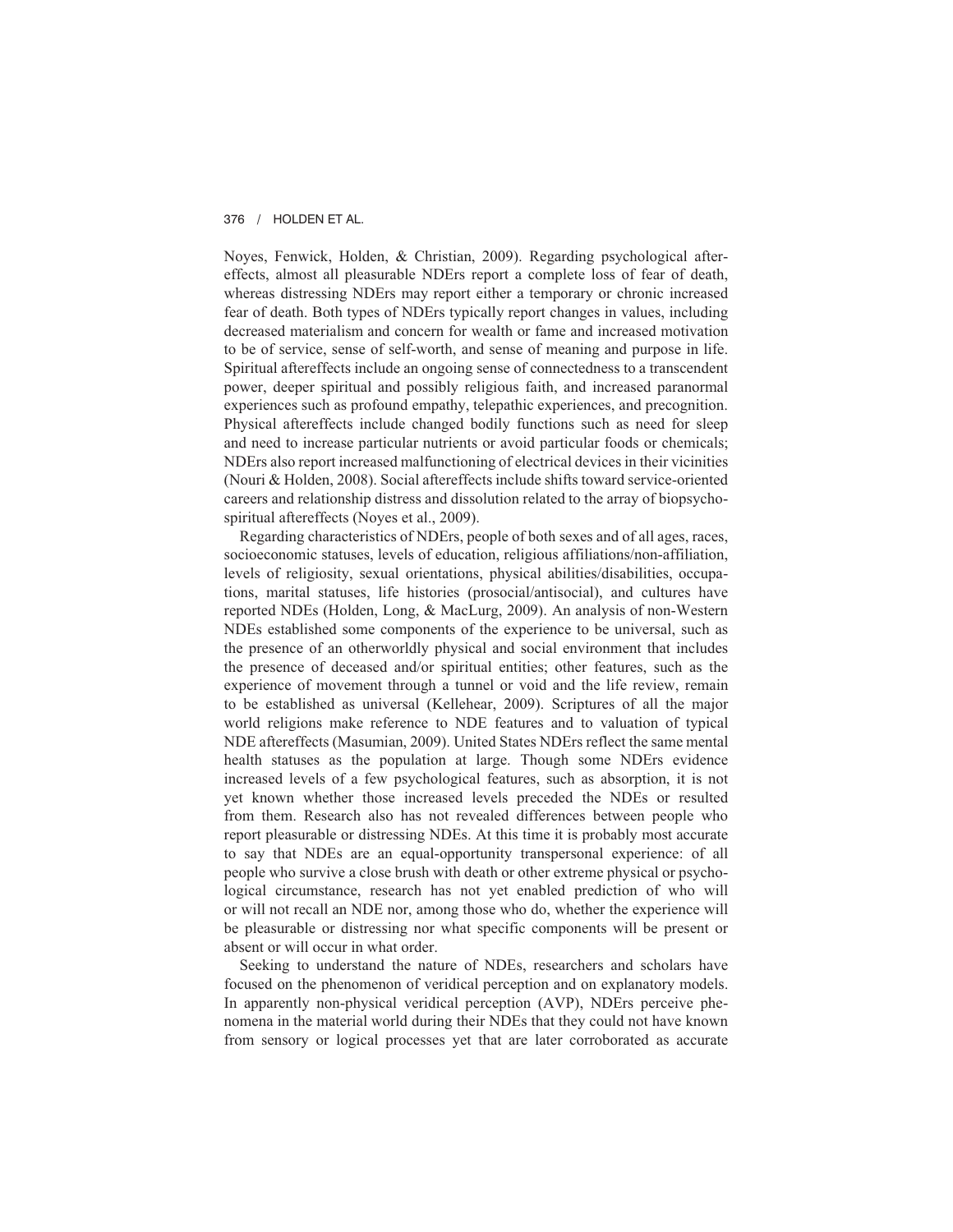(Holden, 2009). For example, in a cardiac-arrest-related NDE during surgery following a serious car accident, the NDEr reported having left her body, moved through the halls of the hospital, and witnessed her step-father, a "health nut" whom she had never seen consume refined sugar, vend a candy bar from a vending machine; her mother later confirmed that her step-father had, at one point during the surgery, left the waiting area and returned eating a candy bar (Holden, 2009). Although analysis of 107 AVP anecdotes revealed substantial evidence of their validity, researchers attempting to capture cases of AVP in five different hospital studies have failed to do so (Holden, 2009). Meanwhile, scholars have proposed psychological, physiological, and transcendental theories to explain NDEs. Psychological and physiological models have failed to account for all features of NDEs and their aftereffects (Greyson, Kelly, & Kelly, 2009). Mainstream scientists, who believe the brain somehow produces the mind, have not yet embraced a transcendental model that NDEs suggest. According to this model, mind transcends brain functioning; that is, mind sometimes functions, often exceptionally well, when brain is disabled, and mind is primary whereas brain, like a cell phone, receives and transmits mind, and "some level of reality transcends the ordinary physical world" (Greyson et al., 2009, p. 228).

#### **TEACHING ABOUT NDEs**

One conclusion that death educators can draw from Holden et al. (2009) and the source body of research on which their book is based is that NDEs are pervasive and rich phenomena that provide unique information and provoke unique controversy regarding the nature of death and its meaning for life and how healthcare providers can best serve NDErs' physical, emotional, and spiritual health needs. Thus, NDEs appear to be an important topic in any course on death education.

Indeed, in another review in that book (Foster, James, & Holden, 2009), the authors noted publications over the past 25 years in which instructors teaching about NDEs in a variety of educational venues reported their needs assessments, experiences, curriculum recommendations, and/or effectiveness research. These venues included high school (Richardson, 1979), undergraduate education (Flynn, 1986; Ring, 1995), and several post-baccalaureate settings including medical school (Moore, 1994; Sheeler, 2005), nursing school (Barnett, 1991; McEvoy, 1990), mental health professional training programs (Walker & Russell, 1989), and schools of theology (Bechtel, Chen, Pierce, & Walker, 1992). In one study (Hayes & Waters, 1989), researchers found that whereas 75% of their physician, nurse, and clergy participants wanted more information about NDEs, the topic was rarely addressed in secondary, undergraduate, or graduate healthcare educational settings. The extent to which educators might now more frequently address the topic of NDEs is unknown.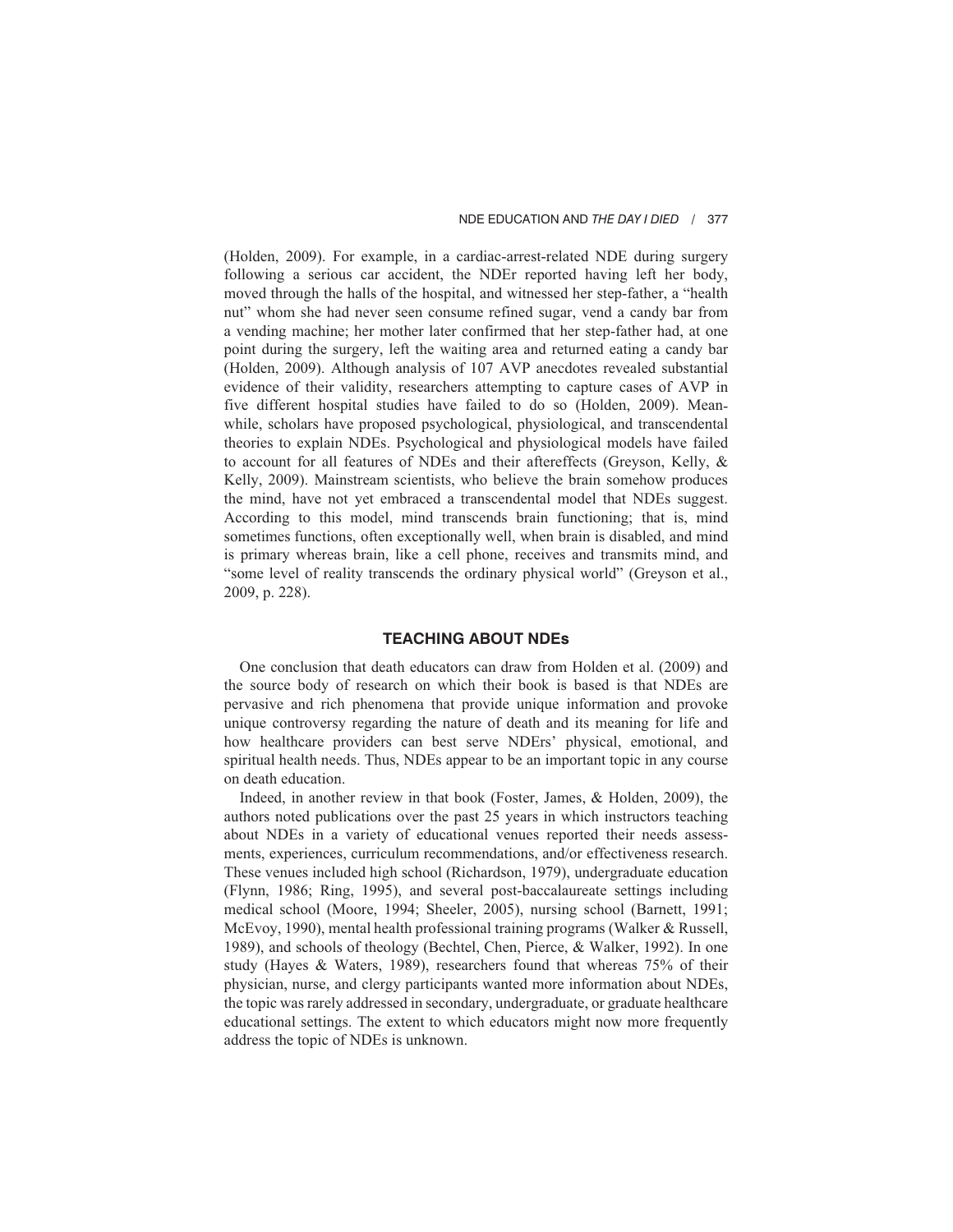To the extent that NDEs are not addressed in a variety of educational settings, educators might be challenged to teach the subject in an efficient and effective way. One aspect of this challenge is limited time: NDEs typically constitute one of several topics educators need to address in their curricula. Another aspect of this challenge is how to present the topic in a way that captures both the experiential feel of NDE narratives, which viewers often find emotionally and conceptually provocative (Foster et al., 2009, p. 254), and the didactic complexity of the nowextensive research addressing the experience, its aftereffects, and its implications for NDErs' healthcare and for understanding the nature of consciousness.

One promising resource is the hour-long British Broadcasting Corporation (BBC) documentary, *The Day I Died: The Mind, the Brain, and Near-Death Experiences* (Broome, 2002). Among its strengths (Holden, Maclurg, & James, 2006) are that it includes extensive narratives of the NDEs and aftereffects of a diverse group of NDErs, interviews with medical professionals on the forefront of NDE research representing a variety of viewpoints about NDEs, and coverage of perhaps the most compelling issue NDEs raise: Does the brain produce consciousness such that when the brain dies, consciousness ends; or is the brain "merely" a receiver of independently-existing consciousness such that when the brain dies, consciousness continues?

When this BBC documentary became available, the Board of Directors of the International Association for Near-Death Studies considered it the single best introduction to NDEs yet produced (Holden et al., 2006). Reviewers of the NDE education literature asserted that

to the present authors' knowledge, [the BBC documentary] is the only NDE-related teaching resource to date that includes an instructor's guide (Holden, 2005) and that health professionals have reviewed with special attention to its possible inclusion in general professional preparatory and educational settings (Holden et al., 2006). The value of this particularly promising resource remains to be established through future research. (Foster et al., 2009, p. 255)

In this article, we describe research we undertook to assess the educational value of *The Day I Died*. More specifically, our purpose was to investigate the extent to which viewing this documentary enhanced knowledge about NDEs among advanced undergraduate students. In this exploratory study, we expected that there would not be a significant difference in NDE knowledge between two groups of students before viewing the documentary. On the other hand, and speaking to the impact of the film, we expected a significant improvement in NDE knowledge in the experimental group of students after they had seen the film, whereas we expected no such changes in a control group of students who had not seen the film. Findings could help determine whether or not a recommendation to use this resource in an undergraduate educational setting, and possibly other settings, is warranted.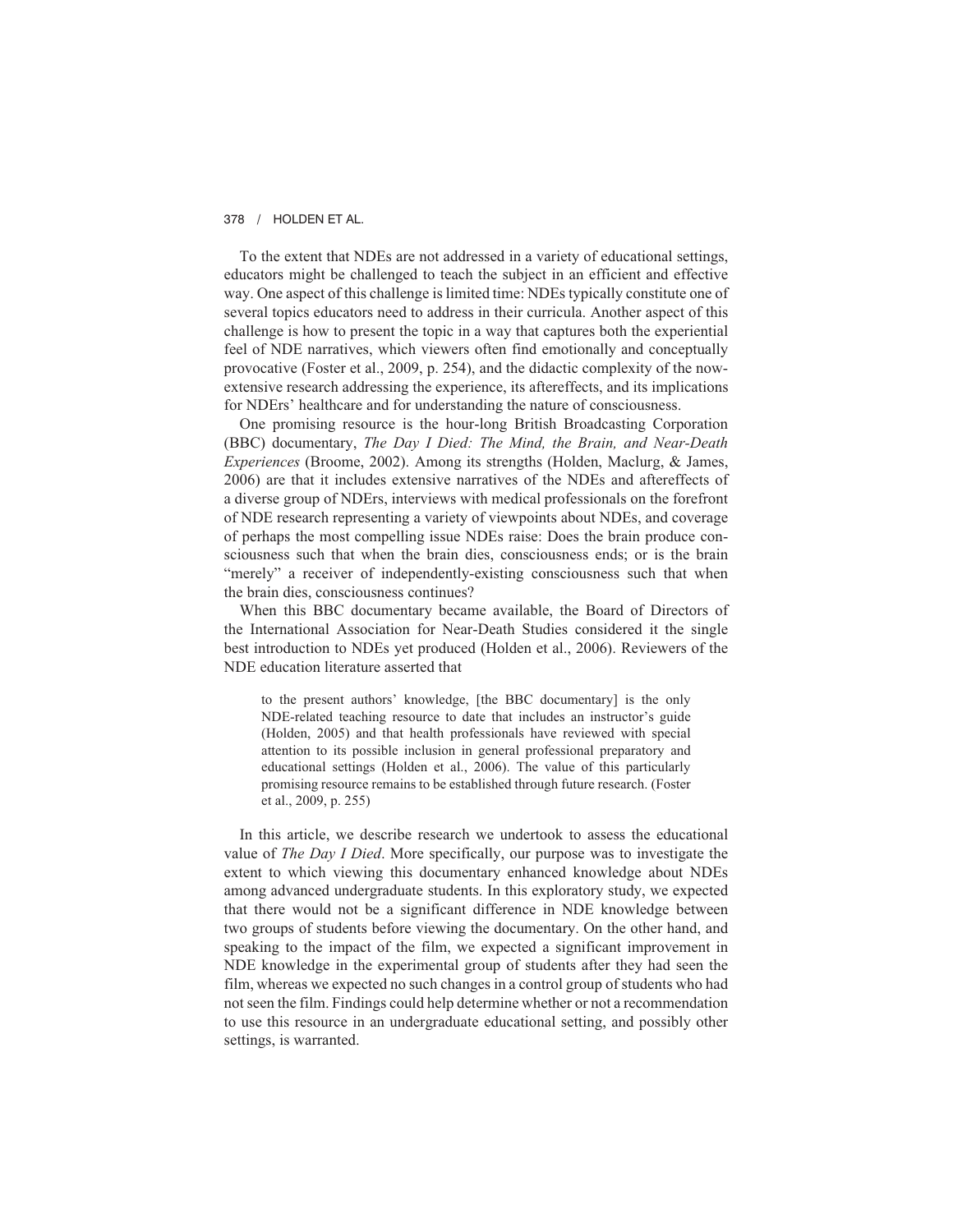### **METHOD**

We used a quasi-experimental pretest-posttest design to evaluate the efficacy of the documentary *The Day I Died: The Mind, the Brain, and Near Death Experiences* to enhance accurate knowledge about NDEs. Participants ( $n = 105$ ) were recruited from two advanced undergraduate level classes at a southwestern university. Students in an undergraduate psychology of death and dying class comprised the experimental group ( $n = 66$ ; 45 females, 21 males), and students in an undergraduate counseling class comprised the waitlist control group (*n* = 39; 36 females, 3 males).

## **Instrumentation**

We developed a 20-item NDE Questionnaire to examine participants' knowledge about NDEs. The primary author is an expert in the field of near-death studies, and the second and fourth authors are also familiar with the current literature regarding NDEs. We wrote the 20 items to reflect major findings about NDEs from a recent comprehensive, critical review of all NDE research through 2005 (Holden et al., 2009b). To control for response bias, half the items were stated in accordance with current findings, whereas the other half were stated in contradiction to current findings.

The 20 items were:

- 1. During an NDE, people often experience a deep level of peacefulness.
- 2. During an NDE, people often experience their thinking to be slower and less clear.
- 3. During an NDE, people often experience making a decision whether or not to come back to their bodies.
- 4. Cardiac arrest patients are not good subjects for the study of NDEs because they do not exhibit all the symptoms of being clinically dead.
- 5. It is common for people who have experienced an NDE to be more interested in prestige and fame after their NDE.
- 6. Some researchers believe that NDEs are explainable as being hallucinations produced by brain function and chemistry.
- 7. People have reported seeing and hearing things during their NDEs that occurred in the operating room while they were unconscious, such as in a coma or deeply anesthetized.
- 8. People who experience NDEs often become more competitive after their experience.
- 9. There is no scientific evidence to date that consciousness may be able to exist outside of the body.
- 10. The vast majority of people who experience NDEs are profoundly changed for decades after the experience.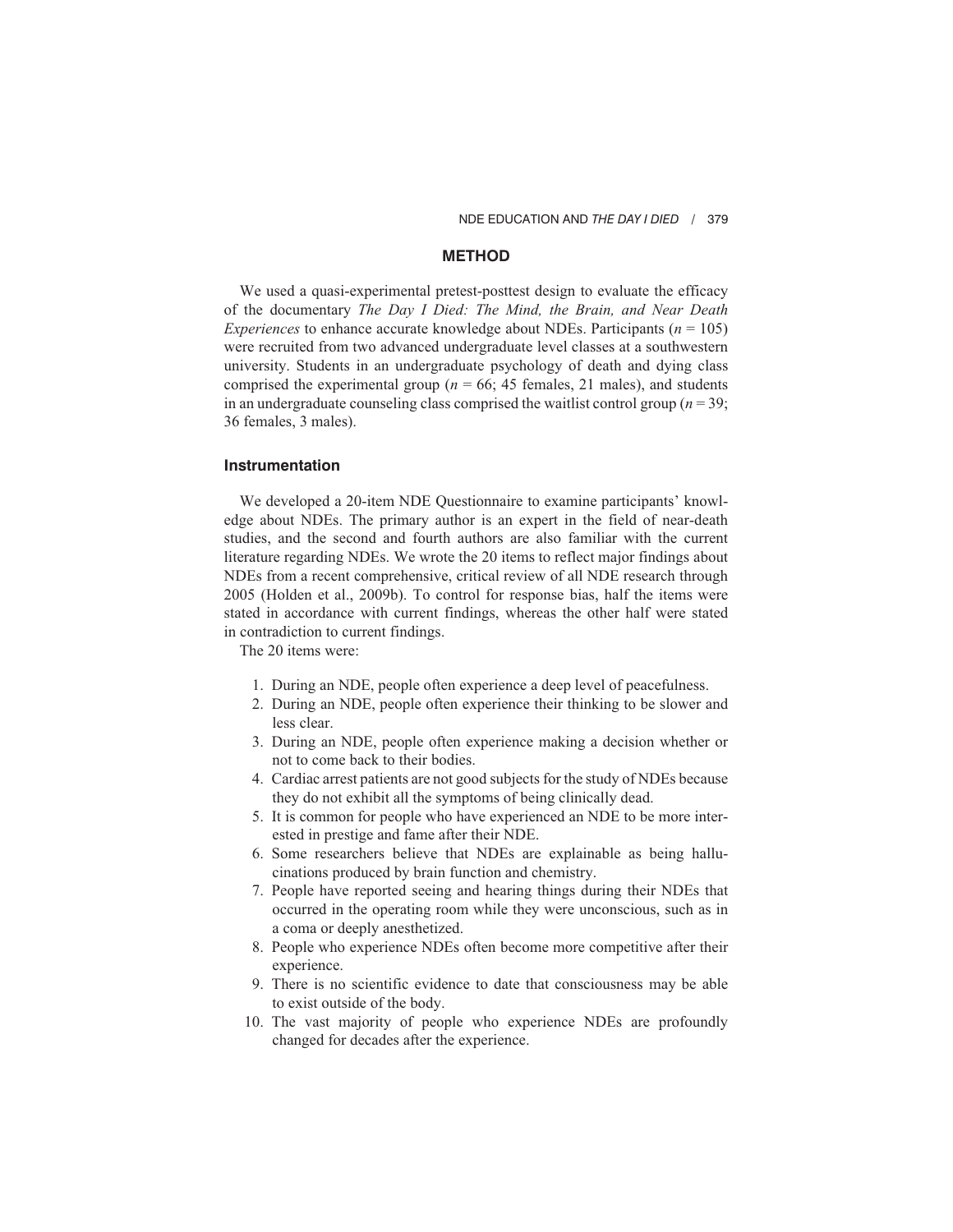- 11. It is unusual for people who experience NDEs to have a profound sensation of unconditional love during their NDE.
- 12. Individuals' values before an NDE are usually compatible with their values after the NDE.
- 13. People blind from birth have reported visual impressions for the first time during their NDEs.
- 14. Research on NDEs has supported the theory that mind and brain are not the same thing.
- 15. Researchers have found at least one person who has reported coherent perception and memory during an NDE that clearly occurred while the person was clinically dead.
- 16. It is common for people who have experienced an NDE to be less materialistic after their NDE.
- 17. It would be unusual for someone to change their career in the aftermath of an NDE.
- 18. It is common for people who have experienced an NDE to have no fear of death.
- 19. During an NDE, many people feel the effects they have had on other people throughout their lives.
- 20. NDEs occur in both men and women and in people of all races.

We considered that students' knowledge of NDEs was likely not to be certain and, therefore, did not warrant dichotomous yes/no responses to the items, but rather that it was continuous, representing varying degrees of certainty in response to the items. Thus, for each item, we asked participants to indicate on a 7-point Likert scale the point that best represented their degree of disagreement or agreement with the statement, from 1 Strongly Disagree to 7 Strongly Agree. Thus, responses of 1 to items that contradicted current knowledge of NDEs and 7 to items that accorded with current knowledge represented the most correct answers. For the purpose of analysis, scores on contradictory items were reverse coded so the most correct answer on all items was 7.

Based upon pretest scores for the waitlist control group, Cronbach's Alpha for the NDE knowledge measure was moderate at best (.63), indicating the students' knowledge of NDEs varied by the nature of the content specific to an item. In this respect, though an alpha of .63 is moderate, the conceptual basis for Cronbach's alpha is the expectation that respondents' answers should be consistent. However, there is no reason to assume that a respondent who knows one fact about NDEs would necessarily know another. Thus, we considered that test-retest would be a more valid indication of instrument reliability. The test-retest coefficient with control group data was .83, reflecting the fact that knowledge of NDEs did not change substantially over a four-day wait period. Thus, the instrument assessed that knowledge with high reliability.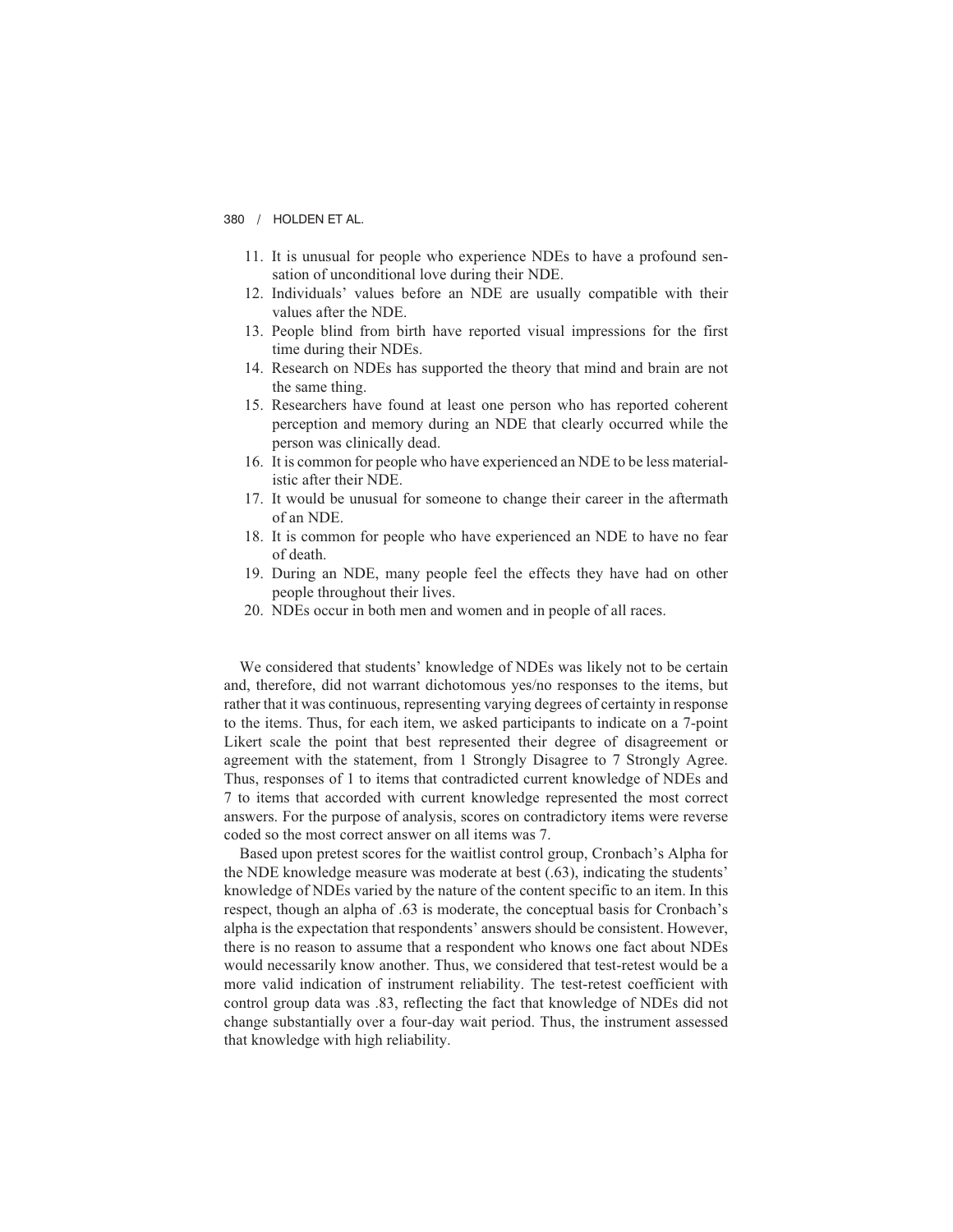## **Procedure**

This study was approved by the university's Institutional Review Board. For both the experimental and waitlist control groups, participation in the study spanned two sequential 50-minute class periods. At the beginning of each group's first class period, all students in attendance gave consent to participate in the study and completed the 20-item NDE Questionnaire as a pretest. The experimental group then viewed most of the documentary, whereas the waitlist control group participated in regular class activity not related to NDEs. The experimental group at their second class period viewed the remainder of the documentary, completed the NDE Questionnaire as a posttest, and participated in NDE-related discussion for the remainder of the class. The waitlist control group at their second class period completed the posttest NDE Questionnaire; they then viewed as much of the documentary as time allowed and, in a third class period, viewed the remainder of the documentary and participated in NDE-related discussion for the remainder of the class.

#### **RESULTS**

Whereas comparisons of experimental and control groups at pretest were based upon 105 cases, the repeated measures analysis was based upon 102 cases with complete data at both pretest and posttest. Thus, the differential loss of participants over time was minimal.

Our first question was whether NDE knowledge differed between students in the experimental group upper level undergraduate death and dying course and the control group upper level undergraduate counseling course. Findings from a two-tailed independent samples *t*-test supported the expectation of no significant difference in NDE knowledge scores between the experimental and control groups at pretest ( $t_{103} = .72$ ,  $p > .05$ ,  $\eta^2 = .063$ ). At pretest, the experimental group's NDE knowledge (*M* = 4.77, *SD* = 1.36) was equivalent to that of the control group  $(M = 4.69, SD = 1.28)$ . In addition, there were no gender effects for NDE knowledge scores ( $F < 1$ ,  $p > .05$ ). These findings argue against self-selection bias as an influence on the differential impact of *The Day I Died* on participants.

In this light, importantly, we predicted a significant improvement in the experimental group's NDE knowledge mean scores between pretest and posttest, relative to those of the waitlist control group. The results of a 2 (group) by 2 (occasion) ANOVA supported this hypothesis wherein the group by occasion interaction was statistically significant and yielded a large effect size  $(F_{1, 100} =$ 129.67, *p* < .001,  $η^2 = .56$ ; experimental group  $M_{pre} = 4.77$ ,  $SD = 1.36$ ;  $M_{post} =$ 5.79,  $SD = 1.21$ ); by contrast, there was virtually no change in the control group's NDE knowledge scores between pretest and posttest  $(M_{pre} = 4.69, SD = 1.28;$  $M_{post} = 4.71$ ,  $SD = 1.31$ ). Thus, students in the waitlist control group and the experimental group demonstrated equivalent knowledge of NDEs at pretest, and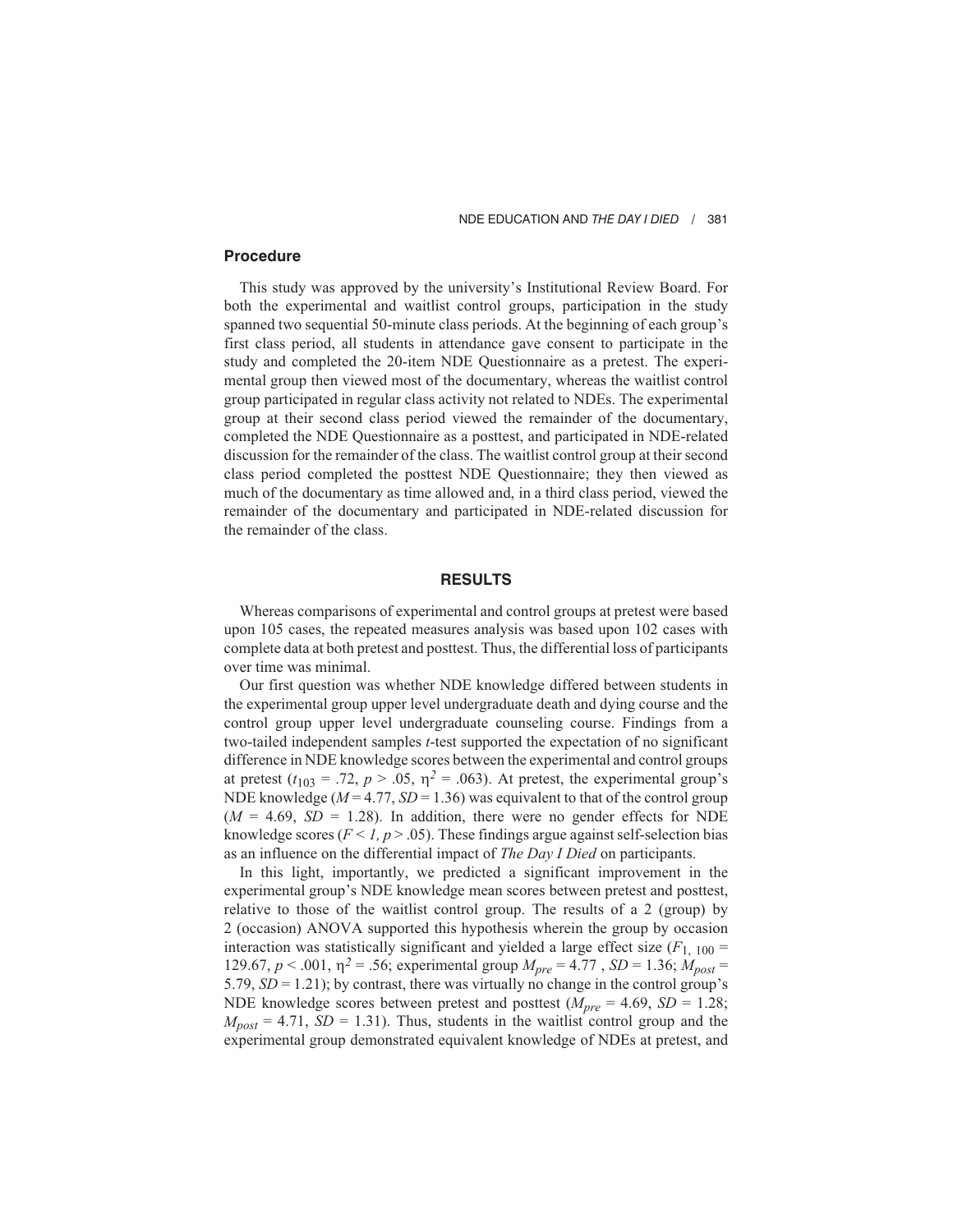whereas waitlist control group knowledge of NDEs remained stable between pre- and posttest, experimental group knowledge increased significantly at posttest after viewing *The Day I Died*.

## **DISCUSSION**

This study evaluated the impact of *The Day I Died* on students' knowledge about NDEs, and findings clearly supported the educational benefits of viewing it. Thus, this documentary appears to be effective in teaching advanced undergraduate students about the characteristics and aftereffects of NDEs, the circumstances under which they occur, and the diversity of people who experience them. Indeed, the very large effect size of .56 indicates that the analysis here strongly supports the use of this 1-hour documentary as a very effective way to substantially increase advanced undergraduate students' accurate knowledge of NDEs via a relatively short investment of class time. It remains for future researchers to determine whether other pedagogical approaches to teaching about NDEs can yield an equal or larger effect within the timeframe of a two-class intervention.

Despite the effectiveness of this instructional intervention, two limitations of the documentary are worth noting. First, a post hoc inspection of the data on an item-specific basis indicated that the experimental group's posttest scores moved in the direction of the correct score on all questions after viewing the documentary with the exception of item 15 (see Figure 1). In contrast, the waitlist control group's posttest scores on all items, including item 15, remained similar to those of the pretest (see Figure 2). Participants in the experimental group tended to answer question 15 even less accurately at posttest  $(M = 1.59)$  than at pretest  $(M=3.16)$ . This result may be due to ambiguous information presented in relation to a reenactment in the documentary, wherein item 15 assessed participants' knowledge of whether researchers have found at least one person who has reported coherent perception and memory during an NDE that clearly occurred while the person was clinically dead.

The documentary producers presented a case of an NDE that occurred while the experiencer was in a coma, but the narrator pointed out that the exact time of the experience could not be established. English psychologist and physiologist Susan Blackmore then clarified the problem:

Blackmore: One of the things that's always fascinated me is when does the near-death experience actually occur? Because the common story is that you go nearly dead, your brain's not active any more, you flatline or whatever, and you're having this experience while the brain's dead, and then you wake up and remember it. But actually it's very, very difficult to pin down the time it happened. I think it's much more likely that the experience is happening actually both when you're going into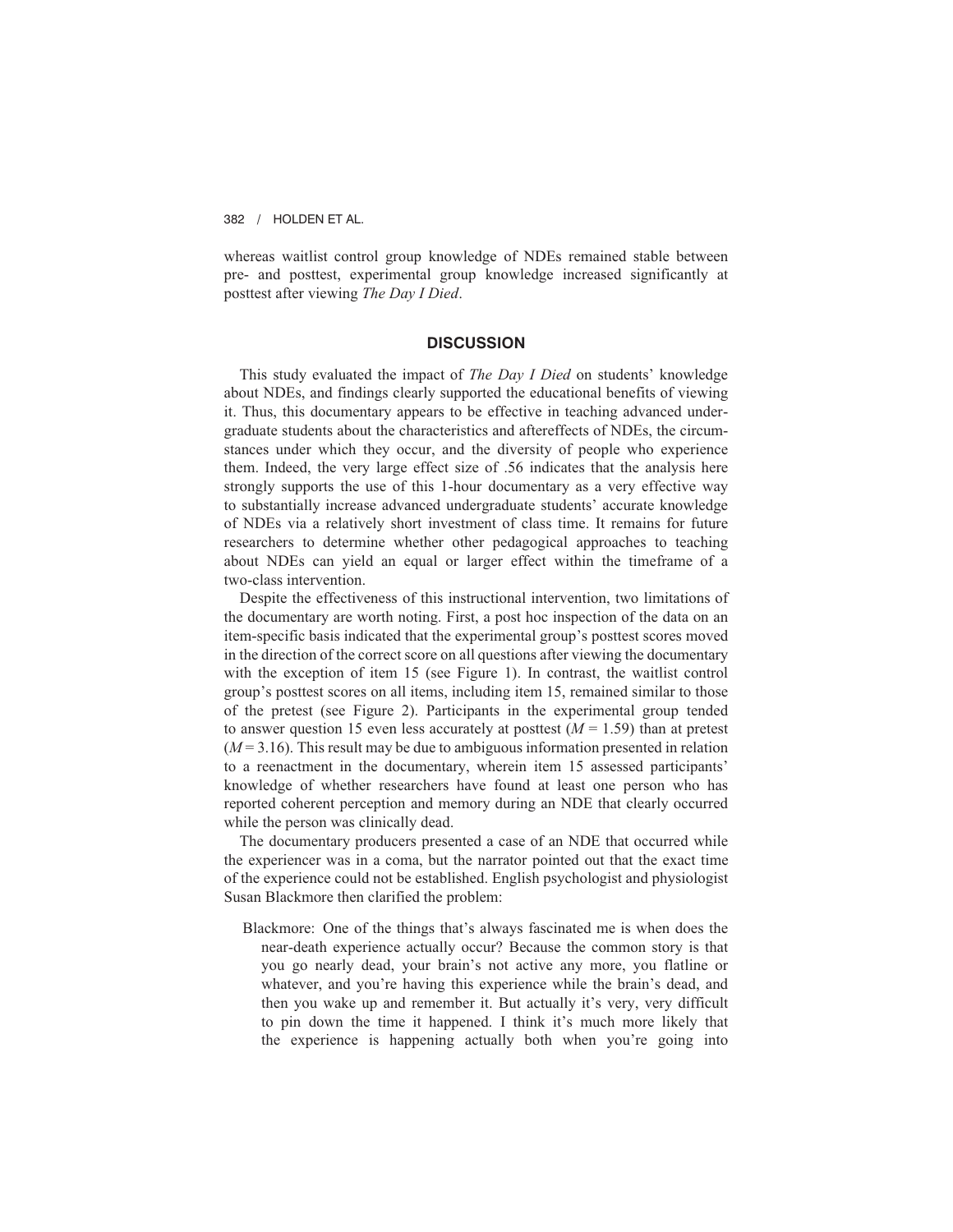

#### NDE EDUCATION AND *THE DAY I DIED* / 383

Figure 1. Experimental group item-specific findings.

unconsciousness and when you're coming out, in those borderline states in which we know all sorts of strange hallucinations and peculiar feelings happen anyway, and that it's not happening right in the middle when people are clinically dead. Now, to find out the answer is very difficult. We need to have some kind of timing mechanism for the experience. Now that means catching somebody describing something happening at a specific time and that we know what was happening in their brain at the time. That's very difficult to arrange. So for the moment, we don't know. And my strong betting is that all of the experiences are happening at the beginning and the end in that borderline state.

Narrator: For experts like Dr. Blackmore, no one near-death experience has ever been recorded with irrefutable clinical evidence to support the idea that the mind can live on after the brain has stopped functioning—after death. But in Atlanta, Georgia, one particular case was about to astonish experts and doctors.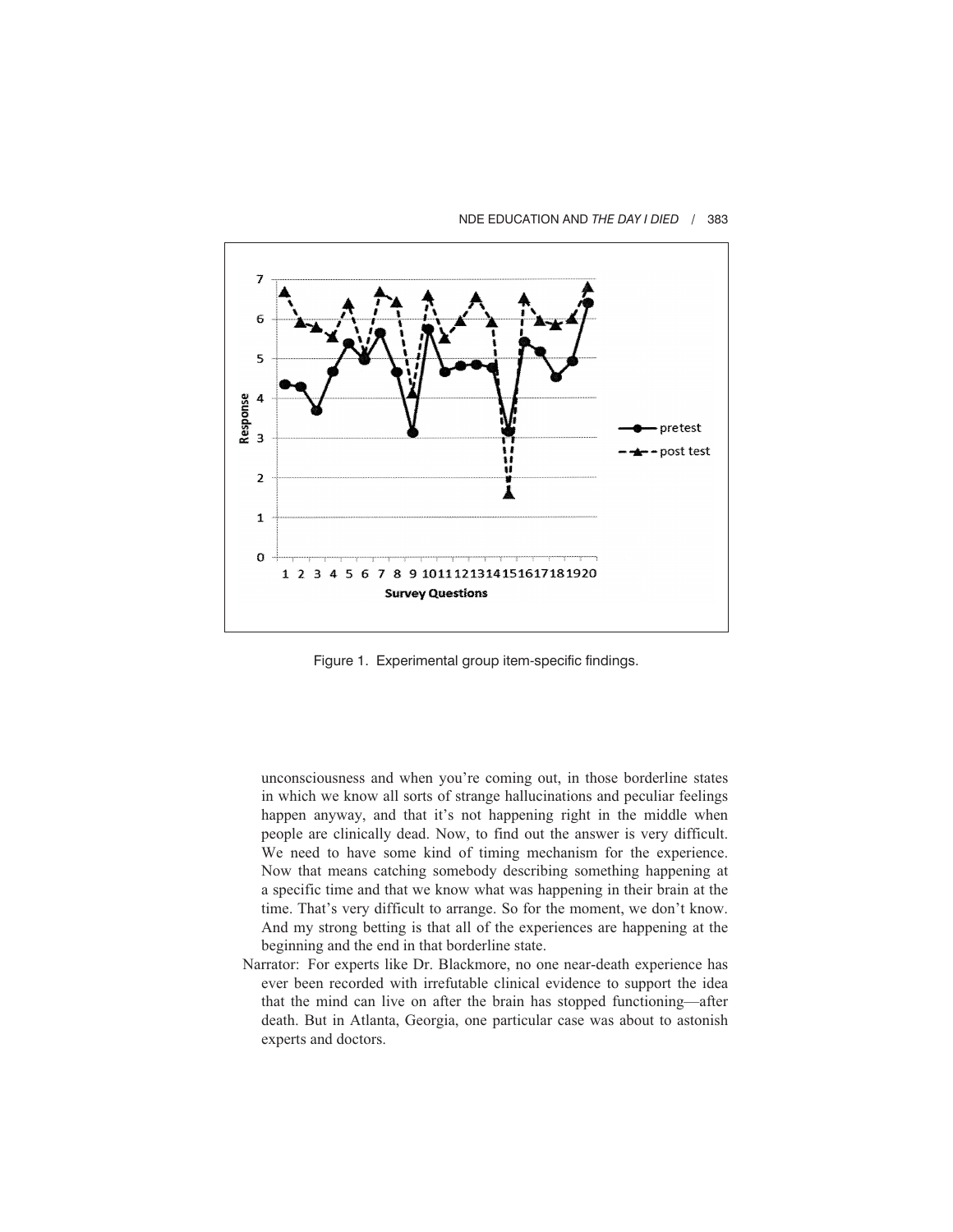

384 / HOLDEN ET AL.

Figure 2. Waitlist control group item-specific findings.

This use of the word "but" implies that the case the producers were about to present *did* provide such evidence. In Pam Reynolds' case, she had a brain aneurysm located such that her only option was a radical surgery. In that surgery, her body would be cooled to about 60 degrees Fahrenheit, her heart would be stopped, and the blood would be drained from her head—during which hour metabolic activity in her brain would presumably stop and she would show no measurable signs of brain activity. The producers proceeded to depict the case accurately, including that Ms. Reynolds' verifiable perceptions occurred after she was fully anesthetized with eyes taped shut and ears plugged with clicking devices that presumably would have made physical perception impossible—but before the surgical procedures leading to her temporary clinical death. However, the narrator concluded, "Pam's case points to the fact that somehow she was able to retain coherent perception and memory whilst clinically dead. This suggests the possibility of some kind of mind/brain separation." Thus, the producers conveyed an inaccurate conclusion that, as our study confirmed, leaves viewers with the erroneous impression that researchers have found at least one case in which an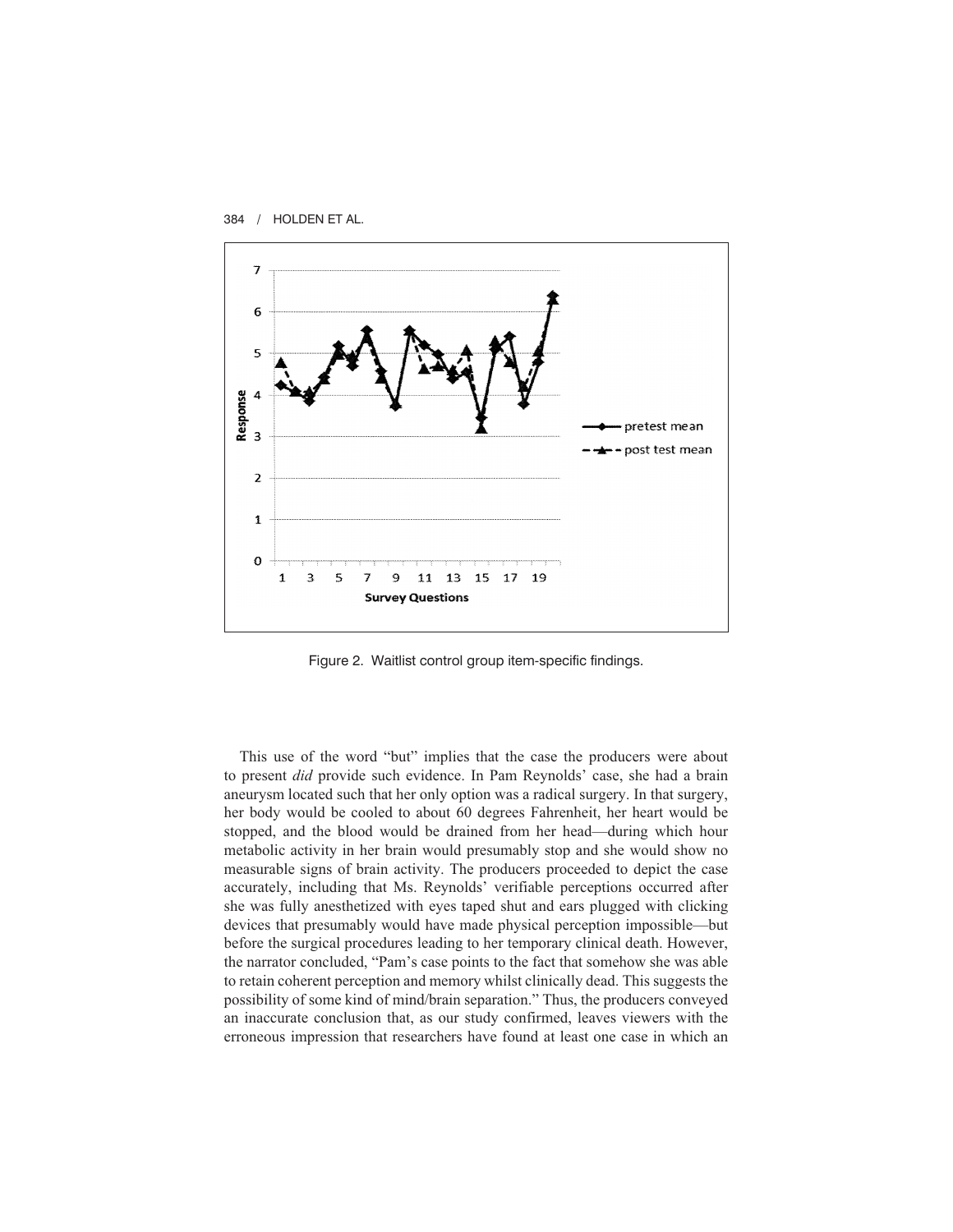NDEr has reported verifiable perceptions that occurred while the NDEr was clinically dead.

Because of this erroneous impression, we urge educators to address the details of this case in post-viewing discussion so students hopefully leave class with two important understandings:

- 1. that the Reynolds case does refute Dr. Blackmore's claim that NDEs occur when people are losing and regaining consciousness—Ms. Reynolds's occurred while she was stable in deep anesthesia; and
- 2. that researchers have not yet reported a case of verifiable perception during clinical death (Holden, 2009, p. 209).

A second limitation of *The Day I Died* is that it addresses only pleasurable NDEs—those dominated by emotions such as peace, joy, and love. The phenomenon of distressing NDEs is an important issue in NDE literature and research that was not addressed in the documentary nor assessed in the questionnaire. In a comprehensive, critical review of the published NDE literature through 2005, Nancy Bush (2009) noted that "some NDEs are marked by intense terror, guilt, panic, loneliness, [and] despair" and that "distressing NDEs may produce longlasting emotional and psychospiritual trauma" (p. 81). Out of 21 studies she reviewed, she found that "although 9 studies with 459 [near-death] experiencers found no accounts of distressing NDEs (0%), 12 other studies involving 1,369 experiencers produced the accounts of 315 people (23%) who reported NDEs ranging from disturbing to terrifying or despairing" (p. 70); thus, distressing NDEs and their aftereffects characterize a substantial minority of NDErs. To accurately introduce students to the complete range of current knowledge about NDEs, educators would need to supplement information from the documentary with additional information about distressing NDEs.

Since the term and phenomenon of NDEs first became widely known 35 years ago, the topic has received increasing media coverage, exposing much of the U.S. population to NDE-related information. In light of that exposure, the extent to which the general population holds accurate knowledge of NDEs is unknown. Consequently, an interesting question is the initial degree of accuracy of NDE knowledge in this sample. Findings indicated that such knowledge ranged widely: Answers to all participants' pretest items ranged from 1 to 6 or 7. Such knowledge also was, on average, only somewhat more accurate  $(M = 4.74)$ than the expected average of 4.00 if respondents had been guessing on all items and well below a perfect average score of 7.00. Results of this study indicate that, at least among this sample of advanced undergraduates, popular media has likely contributed in only a limited way to accurate knowledge of NDEs. Nevertheless, at least in this sample, accuracy of NDE knowledge was amenable to change and did increase as a result of viewing *The Day I Died.* Methodologically, it is worth noting that higher pretest scores would have attenuated the changes in knowledge that viewing the documentary produced in this study.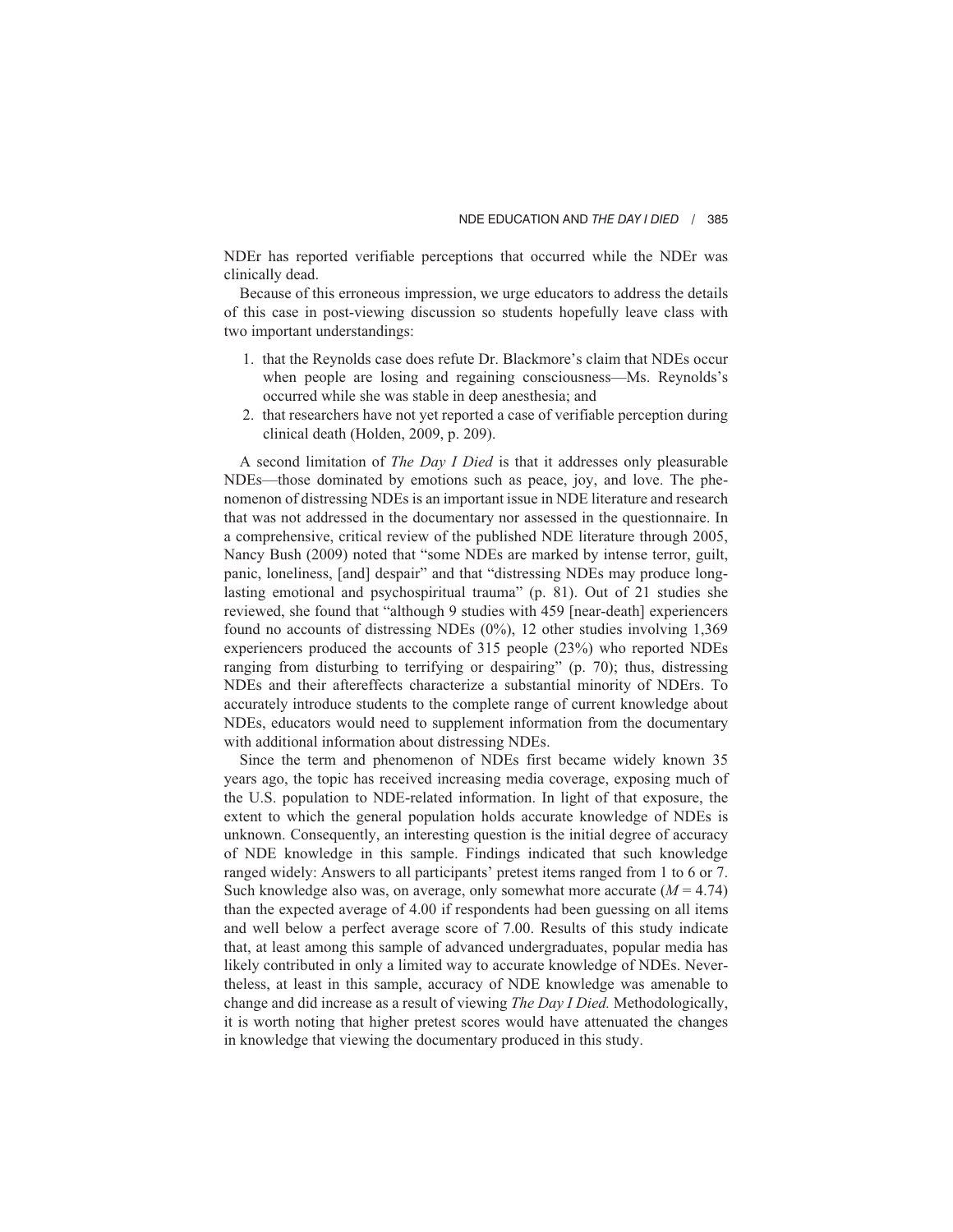A possible limitation on the generalizability of the findings of this study is the non-randomization of group participants. Although not supported by the fact that pretest scores were equivalent across groups, it still may be that experimental and control participants were differentially sensitized to respond to the film, which may account for the knowledge gains observed here among those who viewed *The Day I Died.* As participants could not be randomly assigned to experimental or control groups, this possibility could not be evaluated in this study.

Despite the above-noted exceptions regarding misleading and absent information regarding NDEs in *The Day I Died* and the possible sampling limitation of the study, viewing *The Day I Died* significantly increased accurate knowledge of NDEs among this sample of advanced undergraduate psychology students. Replication of this study with other student samples would clarify the generalizability of our findings. In addition, the acquisition of knowledge about NDEs could be beneficial for healthcare providers, both practicing and in preparation, including those in medical, psychological, social, and spiritual fields who work with and study survivors of close brushes with death. Furthermore, survivors of near-death episodes, their intimate partners and friends, as well as educators themselves may also benefit from this knowledge. Thus, further research is necessary to document the efficacy of *The Day I Died* with these populations; such work could be of value to NDErs, the health practitioners who serve them, and researchers in the field of near-death studies.

## **REFERENCES**

- Barnett, L. (1991). Hospice nurses' knowledge and attitudes toward the near-death experience. *Journal of Near-Death Studies, 9*, 225-232.
- Bechtel, L. J., Chen, A., Pierce, R. A., & Walker, B. A. (1992). Assessment of clergy knowledge and attitudes toward near-death experiences. *Journal of Near-Death Studies, 10*, 161-170.
- Broome, K. (Producer). (2002). *The day I died: The mind, the brain, and near-death experiences* [Motion picture]. Princeton, NJ: Films for the Humanities and Sciences.
- Bush, N. (2009). Distressing Western near-death experiences: Finding a way through the abyss. In J. M. Holden, B. Greyson, & D. James (Eds.), *The handbook of near-death experiences: Thirty years of investigation* (pp. 63-86). Santa Barbara, CA: Praeger/ABC-CLIO.
- Fenwick, P., & Fenwick, E. (1995). *The truth in the light.* New York: Berkley Books.
- Flynn, C. P. (1986). *After the beyond: Human transformation and the near-death experience.* Englewood Cliffs, NJ: Prentice-Hall.
- Foster, R., James, D., & Holden, J. M. (2009). Practical applications of near-death experiences research. In J. M. Holden, B. Greyson, & D. James (Eds.), *The handbook of near-death experiences: Thirty years of investigation* (pp. 235-258). Santa Barbara, CA: Praeger/ABC-CLIO.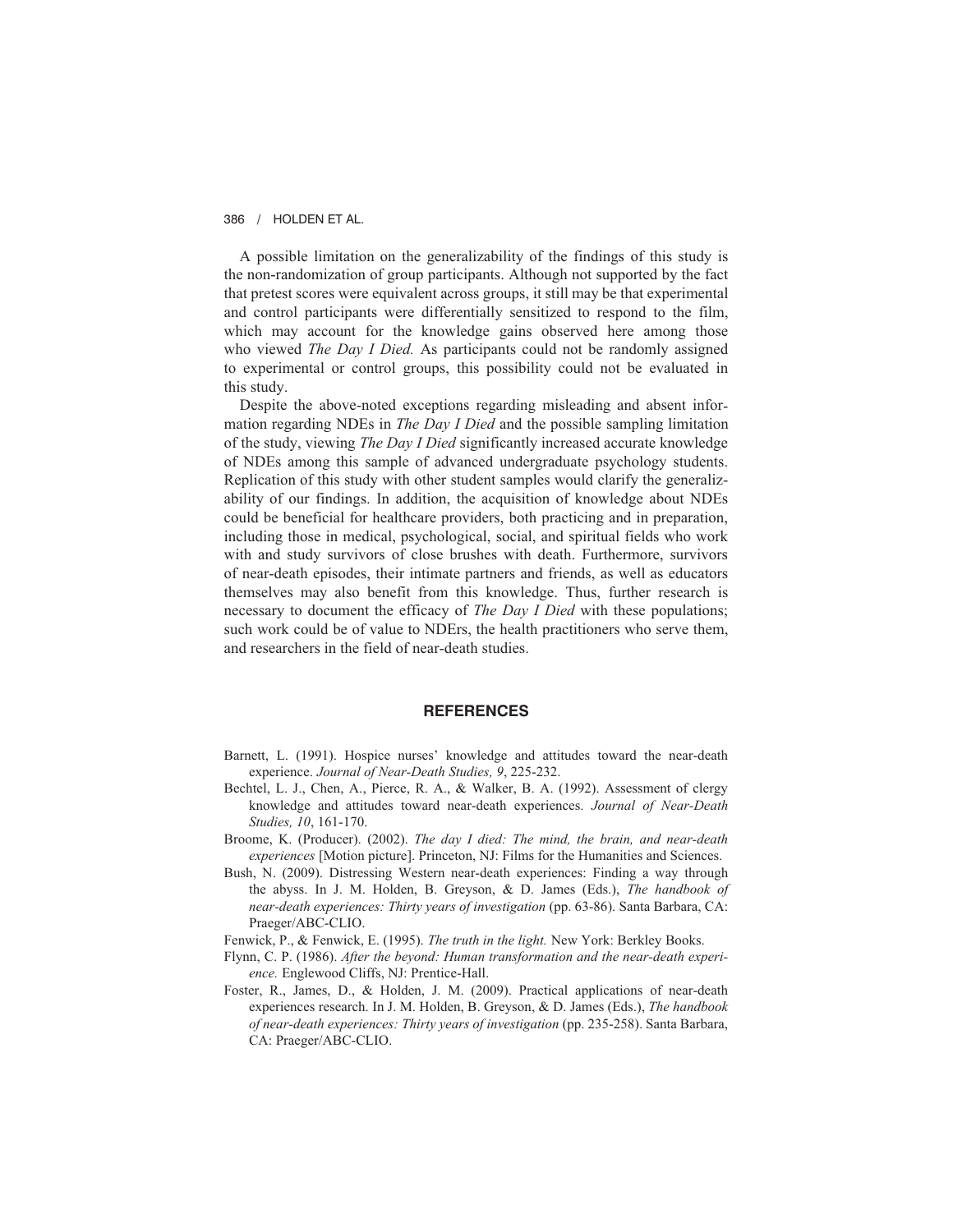- Greyson, B. (2000). Near-death experiences. In E. Cardeña, S. J. Lynn, & S. Krippner (Eds.), *Varieties of anomalous experience: Examining the scientific evidence* (pp. 315-352). Washington, DC: American Psychological Association.
- Greyson, B., Kelly, E. W., & Kelly, E. F. (2009). Explanatory models for near-death experiences. In J. M. Holden, B. Greyson, & D. James (Eds.), *The handbook of near-death experiences: Thirty years of investigation* (pp. 213-234). Santa Barbara, CA: Praeger/ABC-CLIO.
- Hayes, E. R., & Waters, L. D. (1989). Interdisciplinary perceptions of the near-death experience: Implications for professional education and practice. *Death Studies, 13*, 443-453.
- Holden, J. M. (2005). *Viewing guide fo*r The day I died. Princeton, NJ: Films for the Humanities and Sciences. Available online at http://www.films.com/id/11685
- Holden, J. M. (2008). *Near-death experiences, part 1: Recognizing a pleasurable neardeath experience.* (75-minute online continuing education program for healthcare providers.) Durham, NC: International Association for Near-Death Studies. Available at http://www.iandsce.org/NDE/Index.html
- Holden, J. M. (2009). Veridical perception in near-death experiences. In J. M. Holden, B. Greyson, & D. James (Eds.), *The handbook of near-death experiences: Thirty years of investigation* (pp. 185-212). Santa Barbara, CA: Praeger/ABC-CLIO.
- Holden, J. M., Greyson, B., & James, D. (2009a). The field of near-death studies: Past, present, and future. In J. M. Holden, B. Greyson, & D. James (Eds.), *The handbook of near-death experiences: Thirty years of investigation* (pp. 1-16). Santa Barbara, CA: Praeger/ABC-CLIO.
- Holden, J. M., Greyson, B., & James, D. (Eds.). (2009b). *The handbook of neardeath experiences: Thirty years of investigation*. Santa Barbara, CA: Praeger/ ABC-CLIO.
- Holden, J. M., Long, J., & MacLurg, J. (2009). Characteristics of Western near-death experiencers. In J. M. Holden, B. Greyson, & D. James (Eds.), *The handbook of near-death experiences: Thirty years of investigation* (pp. 109-134). Santa Barbara, CA: Praeger/ABC-CLIO.
- Holden, J. M., MacLurg, J., & James, D. (2006). Media review: *The day I died: The mind, the brain, and near-death experiences* [videorecording]. *Journal of Near-Death Studies, 25*, 121-128.
- Kellehear, A. (2009). Census of non-Western near-death experiences to 2005: Observations and critical reflections. In J. M. Holden, B. Greyson, & D. James (Eds.), *The handbook of near-death experiences: Thirty years of investigation* (pp. 135-158). Santa Barbara, CA: Praeger/ABC-CLIO.
- Masumian, F. (2009). World religions and near-death experiences. In J. M. Holden, B. Greyson, & D. James (Eds.), *The handbook of near-death experiences: Thirty years of investigation* (pp. 159-184). Santa Barbara, CA: Praeger/ABC-CLIO.
- McEvoy, M. D. (1990). The near-death experience: Implications for nursing education. *Loss, Grief & Care, 4*(1-2), 51-55.
- Moore, L. H. (1994). An assessment of physicians' knowledge of and attitudes toward the near-death experience. *Journal of Near-Death Studies, 13*, 91-102.
- Nouri, F., & Holden, J. M. (2008). Electromagnetic aftereffects of near-death experiences. *Journal of Near-Death Studies, 27*(2), 83-110.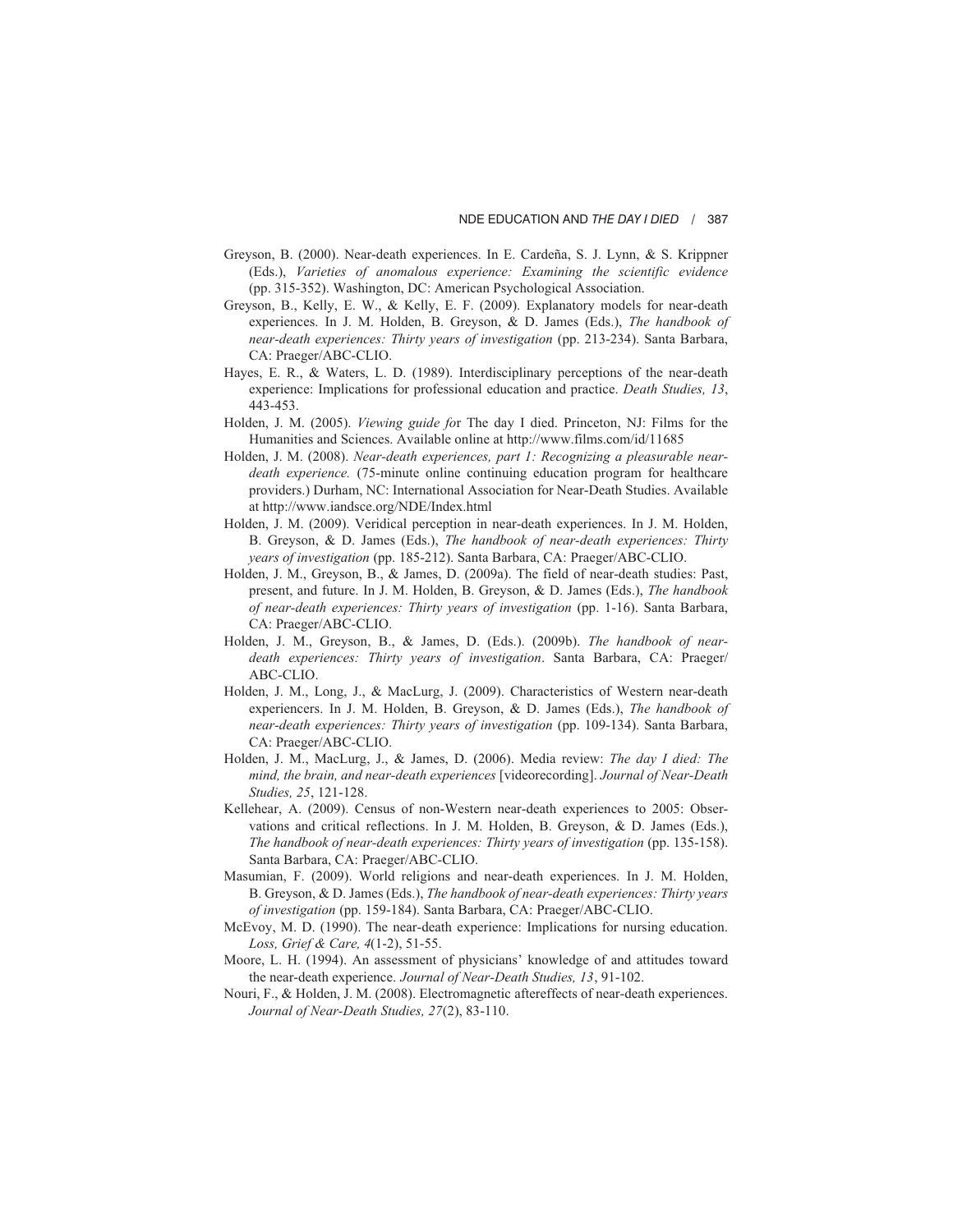- Noyes, R., Jr., Fenwick, P., Holden, J. M., & Christian, S. R. (2009). Aftereffects of pleasurable Western adult near-death experiences. In J. M. Holden, B. Greyson, & D. James (Eds.), *The handbook of near-death experiences: Thirty years of investigation* (pp. 41-62). Santa Barbara, CA: Praeger/ABC-CLIO.
- Richardson, G. E. (1979). The life-after-death phenomenon. *Journal of School Health, 49*, 451-453.
- Ring, K. (1980). *Life at death: A scientific investigation of the near-death experience.* New York: Coward, McCann, & Geoghegan.
- Ring, K. (1984). *Heading toward omega: In search of the meaning of the near-death experience.* New York: William Morrow.
- Ring, K. (1995). The impact of near-death experiences on persons who have not had them: A report of a preliminary study and two replications. *Journal of Near-Death Studies, 13*, 223-235.
- Ring, K., & Cooper, S. (1999). *Mindsight: Near-death and out-of-body experiences in the blind.* Palo Alto, CA: William James Center for Consciousness Studies.
- Rommer, B. (2000). *Blessings in disguise: Another side of the near-death experience*. St. Paul, MN: Llewellyn Publications.
- Sabom, M. (1982). *Recollections of death: A medical investigation.* New York: Simon & Schuster.
- Sartori, P., Badham, P., & Fenwick, P. (2006). Prospectively studied near-death experience with corroborated out-of-body perceptions and unexplained healing. *Journal of Near-Death Studies, 25,* 69-84.
- Sheeler, R. D. (2005). Teaching near death experiences to medical students. *Journal of Near-Death Studies, 23*, 239-247.
- van Lommel, P., van Wees, R., Meyers, V., & Elfferich, I. (2001). Near-death experience in survivors of cardiac arrest: A prospective study in the Netherlands. *Lancet, 358,* 2039-2045.
- Walker, B. A., & Russell, R. D. (1989). Assessing psychologists' knowledge and attitudes toward near-death phenomena. *Journal of Near-Death Studies, 8*, 103-110.
- Zingrone, N. L., & Alvarado, C. S. (2009). Pleasurable Western adult near-death experiences: Features, circumstances, and incidence. In J. M. Holden, B. Greyson, & D. James (Eds.), *The handbook of near-death experiences: Thirty years of investigation* (pp. 17-40). Santa Barbara, CA: Praeger/ABC-CLIO.

Direct reprint requests to:

Janice Holden, Ed.D. Chair; Department of Counseling and Higher Education College of Education University of North Texas 1155 Union Circle #310829 Denton, TX 76203-5017 e-mail: jan.holden@unt.edu